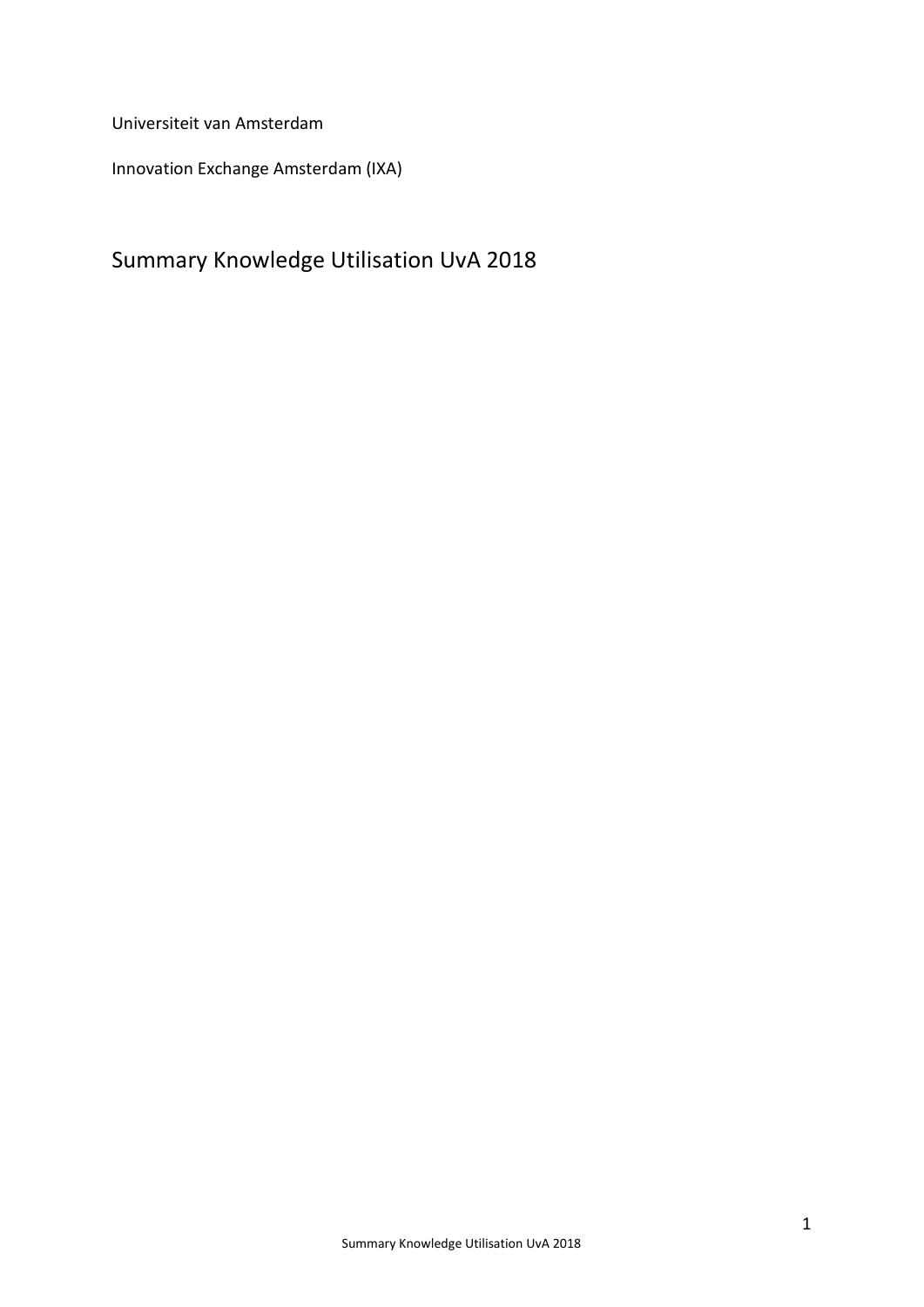Knowledge valorisation is a core task for universities and therefore also for researchers. It is becoming increasingly important for research results to be put to good social or economic use and protected if necessary. Knowledge utilisation is one way of doing this, whether or not in exchange for money. This type of valorisation is subject in this practical summary: how to utilise your knowledge and what your rights and obligations are.

This summary briefly explains the UvA Regulations Governing Knowledge Utilisation 2018.

Knowledge utilisation involves a third party acquiring rights to the university's research results. This third party is usually a company. Sometimes this knowledge must be protected to ensure successful knowledge utilisation, for example through a patent application or by keeping this knowledge secret.

*Knowledge utilisation* is the use of knowledge by third parties outside the university. There are several ways to do this:

- in collaboration with a third party
- with a licence to use the patent, or the transfer of the patent as a whole
- by incorporating the knowledge in a spin-off<sup>[1](#page-1-0)</sup>

## Knowledge utilisation at the University of Amsterdam

The UvA encourages you as a researcher to contribute to knowledge utilisation. In accordance with the Collective Labour Agreement for Dutch Universities (CAO-NU), the UvA is in principle the owner of all knowledge generated by its employees. If the knowledge utilisation proves successful and generates money, you will share in the proceeds. In any case, you will be cited as the inventor in a patent, although the patent itself will be in the UvA's name. A more detailed explanation of how you can share in the proceeds as a researcher can be found further in this document under *How the revenues will be divided.*

#### Innovation Exchange Amsterdam (IXA)

IXA is the valorisation expertise centre of the UvA, AUAS, VU and Amsterdam UMC. IXA serves as the partner for researchers in knowledge utilisation and during the valorisation process. IXA guides you in developing and implementing the best knowledge utilisation strategy.

# The UvA Regulations Governing Knowledge Utilisation 2018 contain the following information

- procedures that you as a researcher and IXA need to follow when generating knowledge that has the potential for utilisation
- who does what in terms of utilising knowledge
- what you are entitled to
- how you, as a researcher, can obtain shares in a university spin-off

<span id="page-1-0"></span> $1$  A spin-off is a new company which is based on knowledge from the UvA.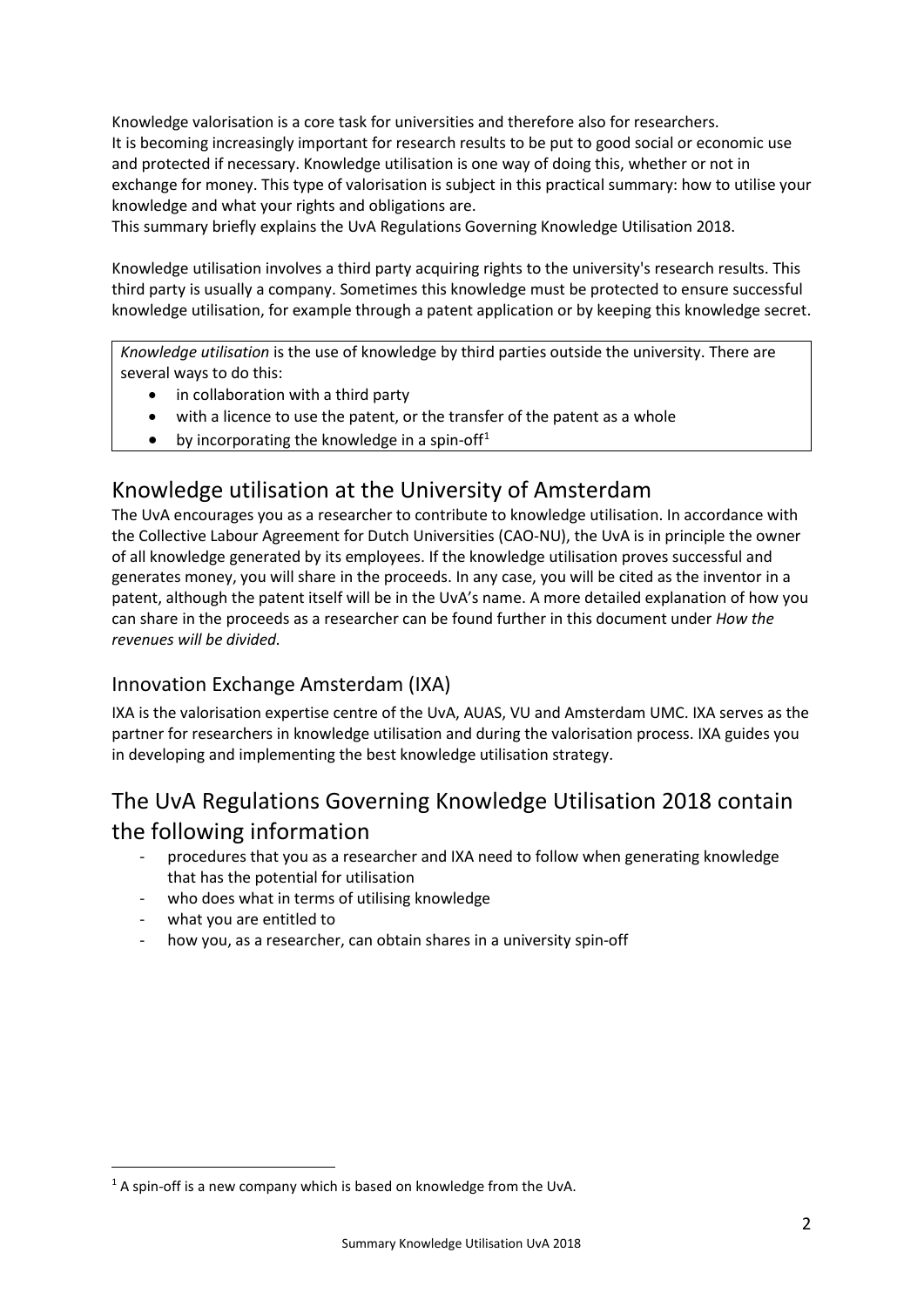# The UvA Regulations Governing Knowledge Utilisation 2018 are for:<br>- researchers employed at the UvA

- 
- UvA guest researchers and others for whom the regulations have been deemed applicable

## The kinds of knowledge that the regulations apply to:

The regulations apply to knowledge and research results developed by researchers at the UvA that, in the opinion of IXA, are suitable for utilisation and that:

- are protected by copyright, or
- can be protected by a patent or other intellectual property rights.
- Knowledge can also be protected simply by keeping it secret (e.g. a trade secret).

*Knowledge and research results* include, for example: biological materials, technical drawings, chips, websites, apps, questionnaires. These regulations do **not** apply to academic publications and books.

## What to do if you have utilisable knowledge

If you think you have generated utilisable knowledge, you should contact IXA as soon as possible. This is important: it is mandatory to report utilisable knowledge to IXA!

## The process in brief

- 1. You report the knowledge to IXA and otherwise keep it secret from others.
- 2. You provide IXA with all relevant information concerning the knowledge. If other researchers have contributed to the knowledge, you should also report this.
- 3. You help IXA in its efforts to protect and utilise the knowledge.
- 4. IXA helps you to record the knowledge using the *Invention Disclosure Form* (IDF).
- 5. IXA takes the initiative in submitting a patent application.

#### Keeping knowledge secret

You must keep the knowledge secret temporarily if this is necessary in order to be able to utilise it. This also applies if the UvA has reached agreement with a third party on keeping the knowledge secret. This may sometimes mean delaying publication of the knowledge until it has been protected by a patent, for example. This period of delay is initially 12 weeks; you make an agreement about this with IXA. In consultation with a third party, this period may be extended to a maximum of six months.

## Can you offer software developed at the UvA as open source?

If you wish to make your software open source, you should first consult with IXA. This is only permitted if IXA determines that this is the most appropriate way.

## Offer from a third party: then what?

If a third party indicates an interest in your knowledge, and therefore that of the UvA, you should inform IXA of this. IXA will then discuss with you how a working relationship with this third party can be organised and established.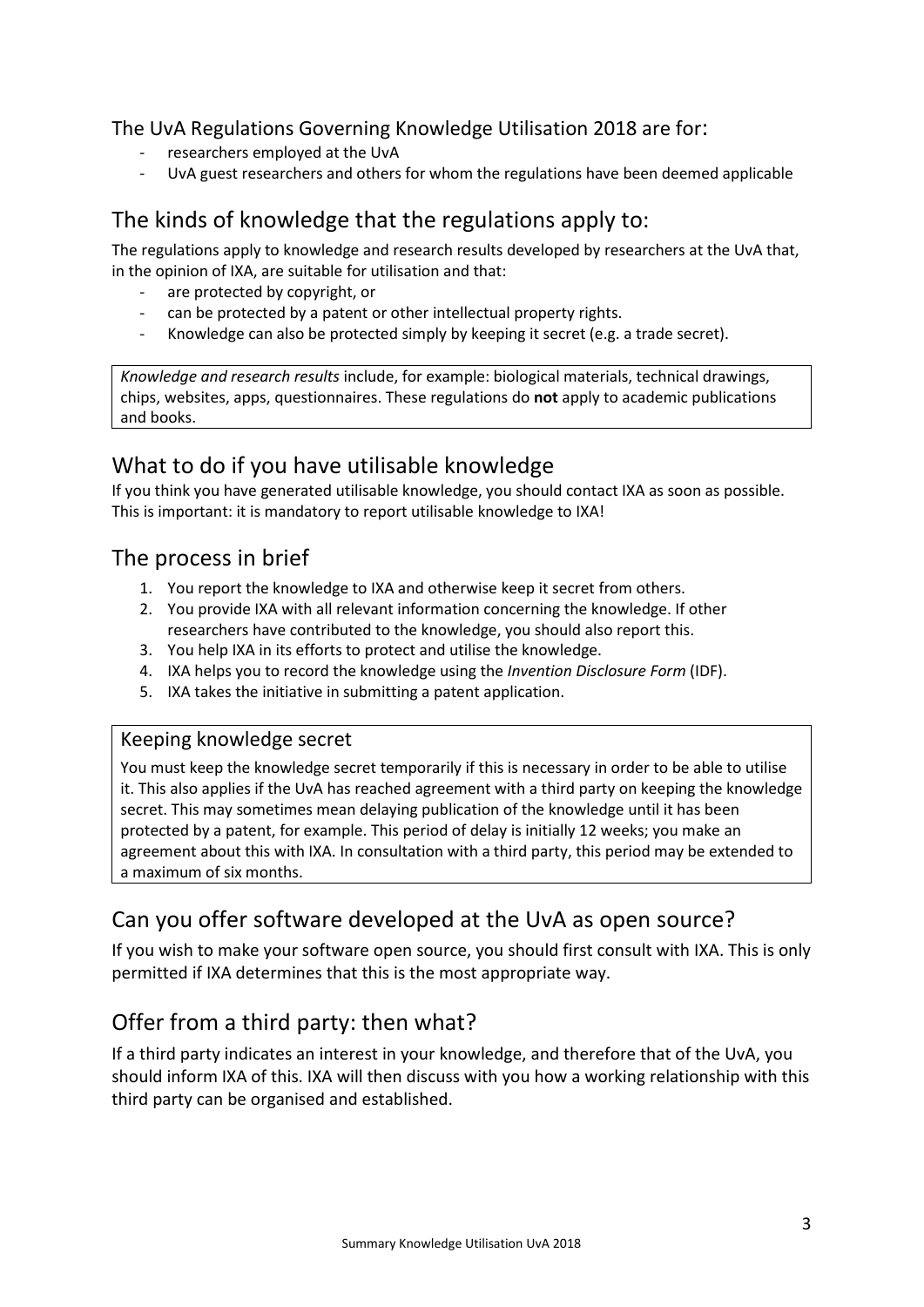## How IXA helps you as a researcher

- After your report, IXA will contact you and discuss with you the opportunities for protecting and utilising your knowledge.
- Together you will explore your options for utilisation.
- If the utilisation looks promising, IXA will work with you to draw up a business plan which you will then execute in close collaboration.
- If the knowledge needs to be protected with a patent application, IXA will pay for the costs of this from the UvA Patent Fund.
- IXA will arrange the administration and organisation for the knowledge protection and licences.
- If utilisation does not seem likely to be economically viable, IXA may decide not to protect the knowledge. In that case, you can protect and utilise the knowledge at your own expense, in consultation with IXA. [2](#page-3-0)

#### A business plan describes

- o how the utilisation of the knowledge will take place
- o the areas of application in which the knowledge can be utilised
- o a reasonable price for the right to exploit the knowledge

#### How the revenues will be divided

The net income will be divided as follows:

- 1/3 is for the researcher personally. If several researchers generated the knowledge, the researcher's portion will be divided among all those involved, up to a maximum of  $\epsilon$  2.5 million. In both cases, a maximum of € 1 million per researcher applies. Depending on how the payment is made, you will have to pay (income) tax and social security premiums on your income.
- 1/3 is for the faculty in which the knowledge was generated. It is up to the faculty to determine how it spends its portion.
- 1/3 goes to UvA as a whole to be used for knowledge valorisation, encouraging innovative ideas from research and protecting them.

## What is the net income?

Net income is the gross income minus any costs, such as those incurred in protecting the knowledge (patent charges) or obtaining external advice. In the case of a spin-off, costs may be incurred for such things as accommodation or use of laboratories. Sometimes, the faculty will cover this kind of expenditure and will be refunded later from the income.

## What if there is a net loss?

In the event of net loss, the researcher pays nothing.

## Is it possible to waive your claim to the net income?

If you wish to waive your claim (which sometimes happens) your share will go to the faculty in which the knowledge was generated and will be used for the benefit of new research.

<span id="page-3-0"></span><sup>&</sup>lt;sup>2</sup> If you would like to protect and utilise the knowledge yourself, you should make arrangements with IXA on funding it from your own resources. If you wish to set up your own spin-off with knowledge from the UvA, IXA can help you with a business plan.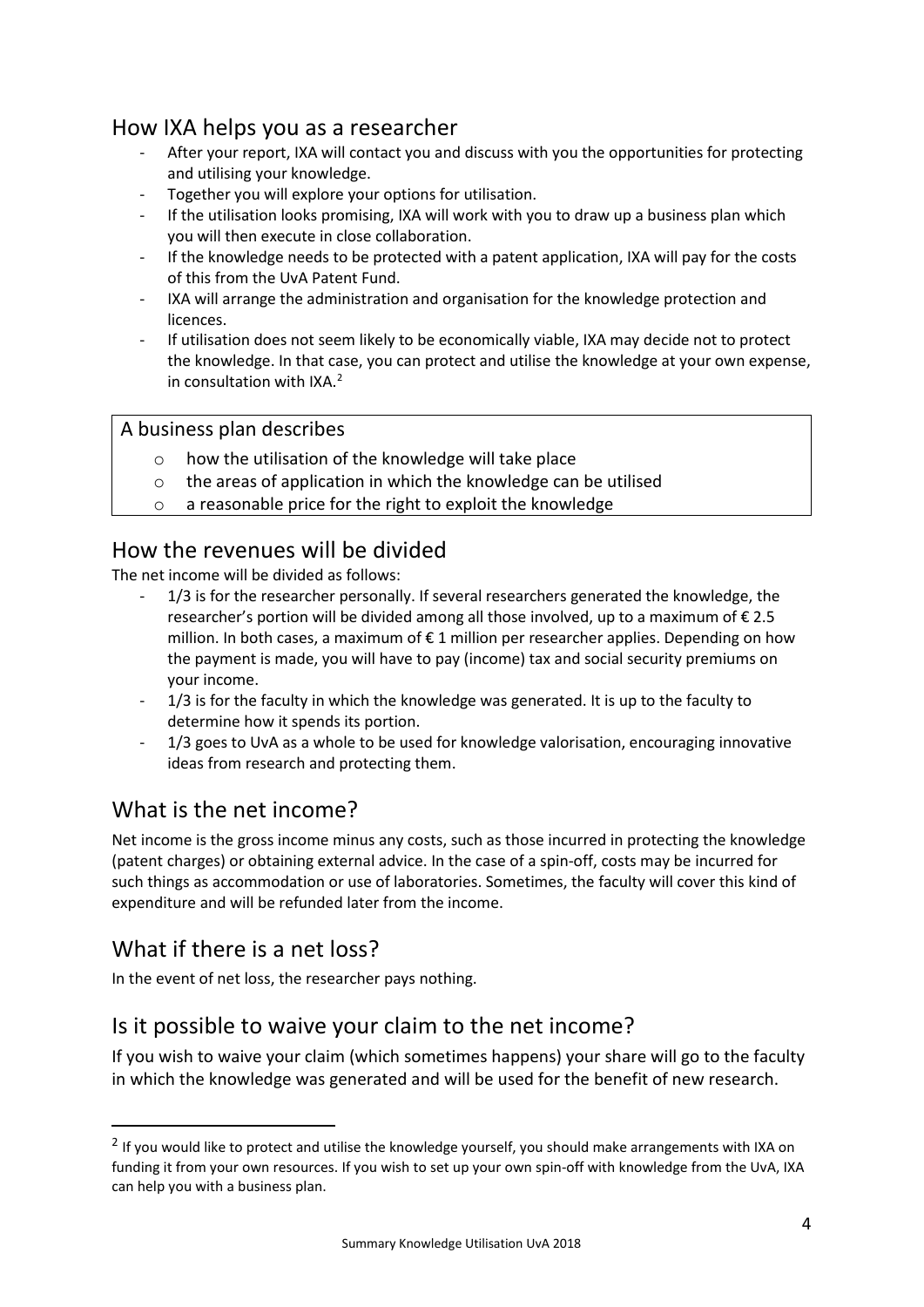# Flowchart From concept to company How the UvA participates in a spin-off

#### Four routes

- 1. Researcher **doesn't** take the business risk (by investing his own money and/or time) but becomes shareholder in spin-off company.
	- A. Researcher chooses either to acquire up to 4.9% of shares in the spin-off company of UvA Ventures or 1/3 of the revenues that UvA receives from utilising the idea.
- 2. Researcher takes the business risk (invests own money and/or time) and becomes shareholder in spin-off company.
	- A. UvA participates in company via UvA Ventures.
	- B. IXA: Initial value brought into company from UvA is **small** (mainly know-how).
	- C. UvA Ventures' participation amounts to a maximum of 15%.
	- D. UvA Ventures can increase participation through cash investment in company (customised option).
	- E. New investors join, all participations are diluted, UvA Ventures aims for exit.
	- F. The revenues received by UvA Ventures are divided in accordance with the UvA Regulations Governing Knowledge Utilisation.
- 3. Researcher takes the business risk (invests own money and/or time) and becomes shareholder in spin-off company.
- A. UvA participates in company via UvA Ventures.
- B. IXA: Initial value brought into company from UvA is **significant** (e.g. patent(s), longterm and/or expensive research).
- C. UvA Ventures' participation amounts to a maximum of 49%.
- D. UvA Ventures can increase participation through cash investment in company (customised option).
- E. New investors join, all participations are diluted, UvA Ventures aims for exit.
- F. The revenues received by UvA Ventures are divided in accordance with the UvA Regulations Governing Knowledge Utilisation
- 4. Researcher takes business risk (invests own money and/or time) and becomes shareholder in spin-off company.
- A. But UvA does **not** participate in company.
- B. Researcher requests permission for ancillary activities and sets up a company. If necessary, enters into an agreement via IXA on contribution of UvA value (licence, exit fee, etc.).
- C. UvA Ventures can increase participation through cash investment in company (customised option).
- D. New investors join, all participations are diluted, UvA Ventures aims for exit.
- E. The revenues received by UvA Ventures are divided in accordance with the UvA Regulations Governing Knowledge Utilisation.